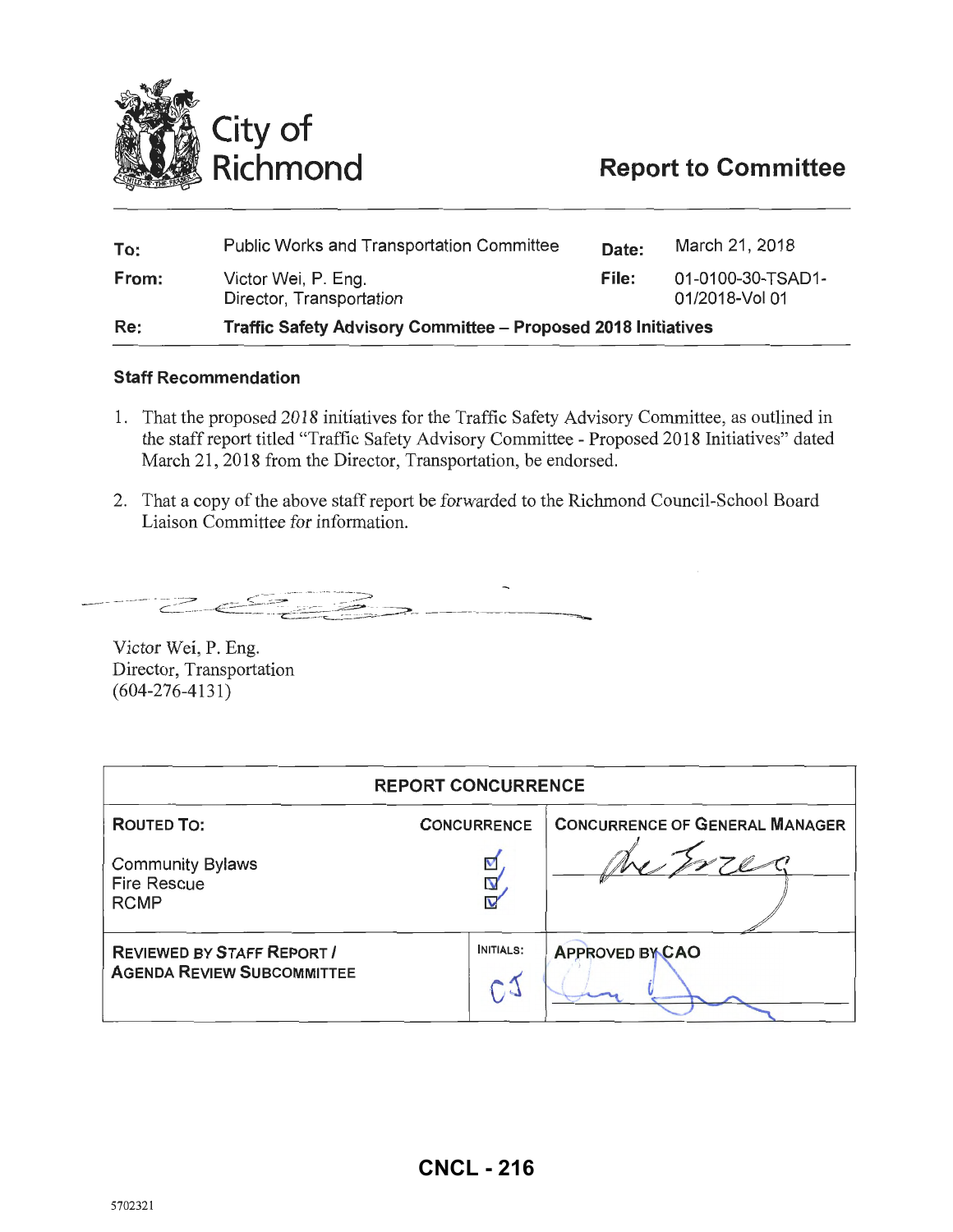### **Staff Report**

### **Origin**

Council endorsed the establishment of the Traffic Safety Advisory Committee (TSAC) in 1997, in order to create a co-operative partnership between City staff, community groups and other agencies that seek to enhance traffic and pedestrian safety in Richmond. The Committee provides input and feedback on a wide range of traffic safety issues such as school zone concerns, neighbourhood traffic calming requests and traffic-related education initiatives. TSAC has representation from the following groups: Insurance Corporation of BC (ICBC), Richmond School District, Richmond RCMP, Richmond Fire-Rescue, Richmond District Parents Association, and the City's Transportation and Community Bylaws Departments. This report summarizes the Committee's activities in 2017 and identifies proposed initiatives for 2018.

This report supports Council's 2014-2018 Term Goal #1 A Safe Community:

*Maintain emphasis on community safety to ensure Richmond continues to be a safe community.* 

*1.4. Effective interagency relationships and partnerships.* 

This report supports Council's 2014-2018 Term Goal #3 A Well-Planned Community:

*Adhere to effective planning and growth management practices to maintain and enhance the livability, sustainability and desirability of our City and its neighbourhoods, and to ensure the results match the intentions of our policies and bylaws.* 

*3.3. Effective transportation and mobility networks.* 

This report supports Council's 2014-2018 Term Goal #5 Partnerships and Collaboration:

*Continue development and utilization of collaborative approaches and partnerships with intergovernmental and other agencies to help meet the needs of the Richmond community.* ·

*5.2. Strengthened strategic partnerships that help advance City priorities.* 

### **Analysis**

The Committee's major activities and accomplishments in 2017 are summarized below.

Road and School Zone Safety Initiatives in 2017

The Committee provided input on and/or participated in the following measures aimed at improving the safety of Richmond roads for all users, particularly in school zones.

• *Pedestrian Zone Markers in School Zones:* Given the past success of in-street mounted signage in school zones and other locations in Richmond, two signs were installed within the school zone on Smith Drive fronting Hamilton Elementary School. Similar signs were also

## **CNCL - 217**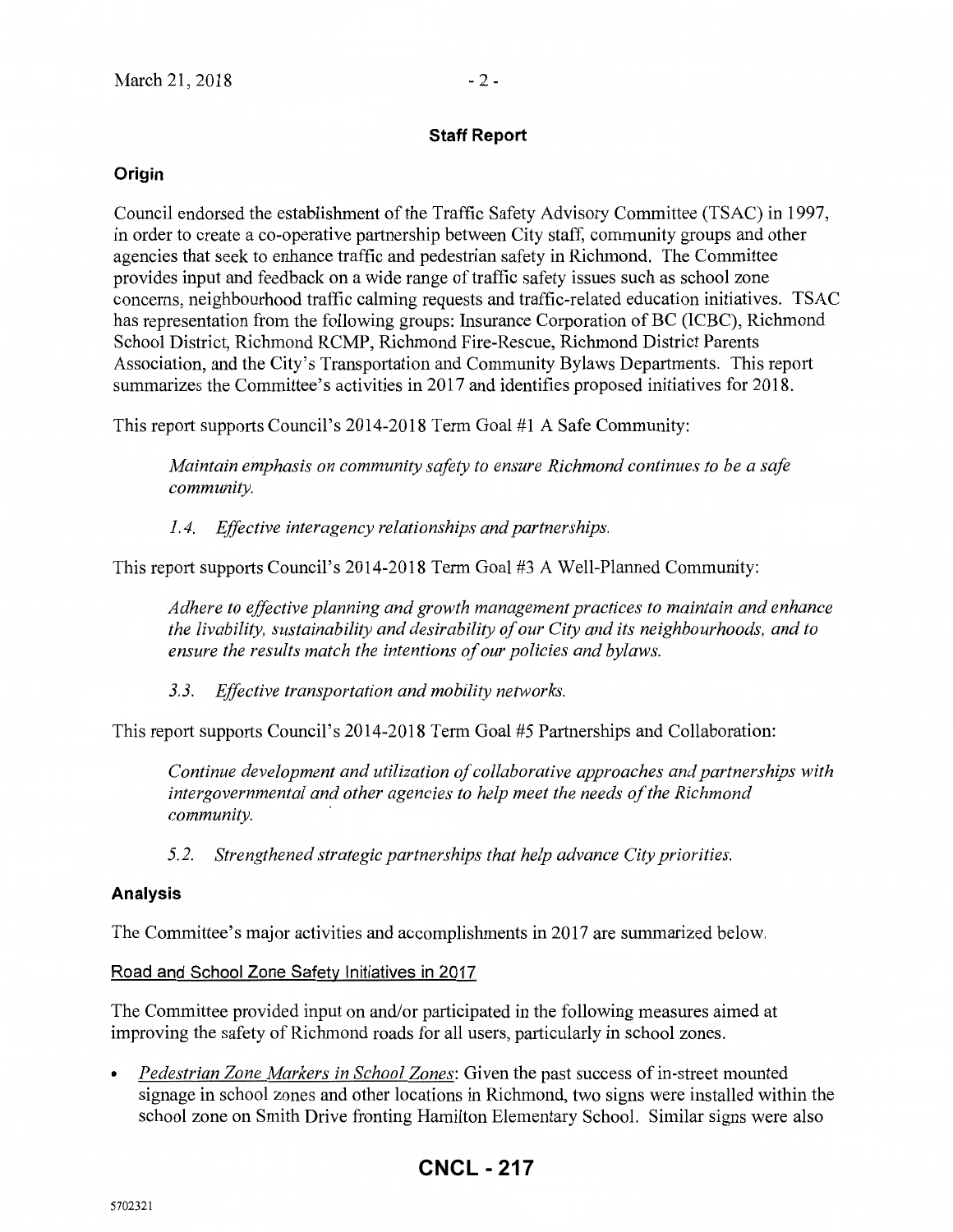installed on Jack Bell Drive near Cambie Secondary School where there is a slight curve to advise approaching motorists of a crosswalk (Figure 1).



Figure 1: In-Street Pedestrian Zone Markers on Jack Bell Drive

- *School Travel Planning:* Completion of a pilot program with the Richmond School District, Travel Smart (part of TransLink) and HASTe (Hub for Active School Travel, contractor to TravelSmart) to develop a customized School Travel Plan for three elementary schools: Garden City, AB Dixon and Walter Lee. The Plans aim to create an environment that encourages healthy and active transportation to and from school, improves the journey for those who use vehicles or take school busses, and improves transportation safety for everyone.
- *No. 2 Road-Francis Road:* In response to area residents' concerns and the crash history, a traffic safety review of the Francis Road-No. 2 Road intersection was undertaken in conjunction with ICBC to identify safety issues and potential collision causes, and generate and assess potential mitigation measures. Based on the findings of the review, improvements will be made to better protect residents at the northeast corner from off-road collisions (i.e., installation of decorative crash barrels).
- *River Road (No 6 Road-Westminster Highway):* Identification of potential road safety improvement measures on River Road to address on-going concerns related to motorist speeding and conflicts with cyclists.

### Traffic and Pedestrian Safety Campaigns in 2017

Committee members participated in the following ICBC- and Richmond RCMP-led road and pedestrian safety campaigns.

*Pedestrian Safety:* In Fall 2017, Richmond RCMP in partnership with ICBC and Richmond Fire-Rescue conducted four pedestrian safety education and enforcement campaigns that involved the distribution of over 7,000 reflectors and proactive engagement with pedestrians. Locations focused on No.3 Road around the Richmond-Brighouse and Lansdowne Canada Line Stations including on the trains, and the Minoru Library/Cultural Centre.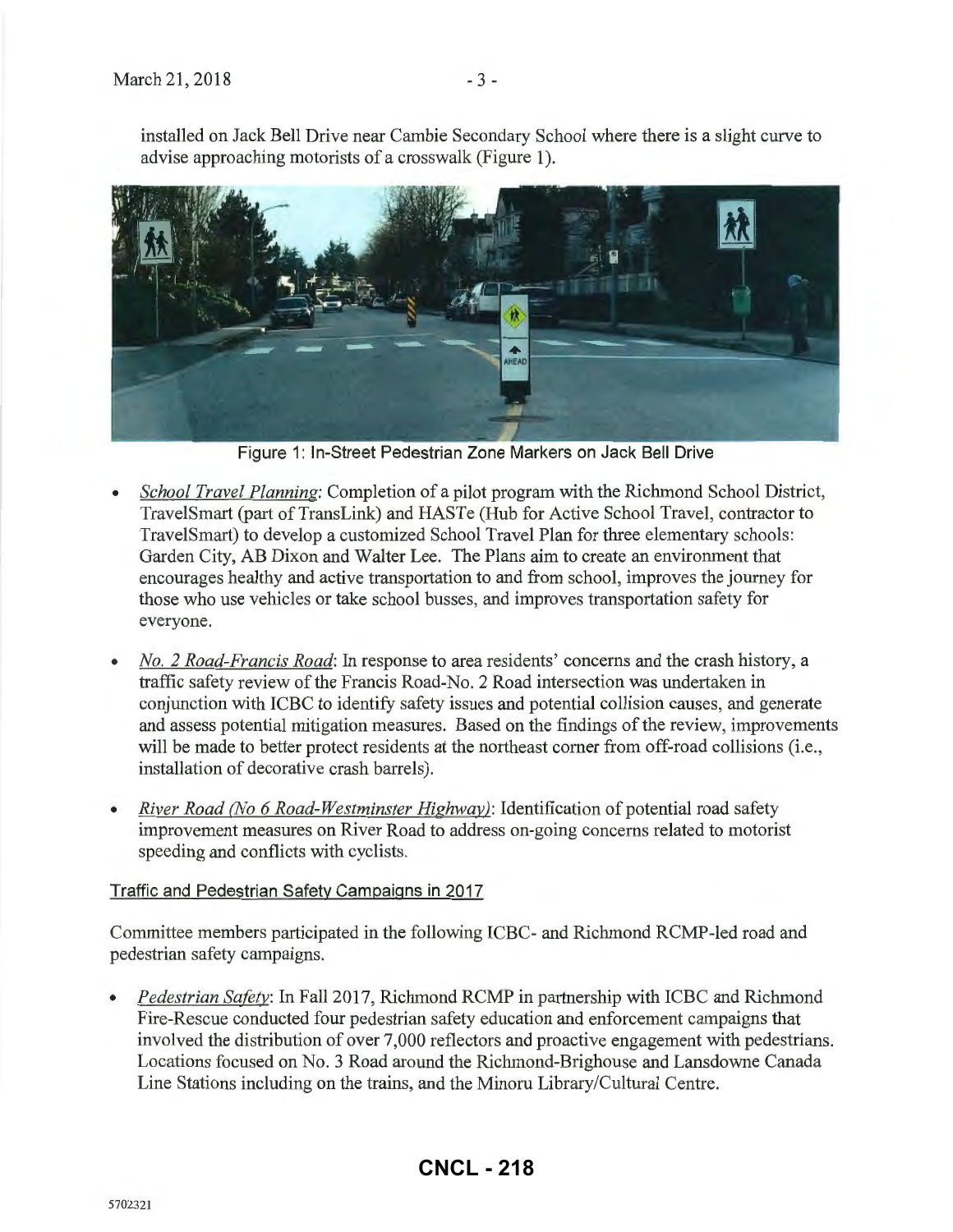- *"Project Swoop":* During this event held in May, Speed Watch volunteers set up a speed reader board at a high incident crash location and those drivers who choose to continue to speed even after being clocked by the Speed Watch volunteers will receive a speeding ticket from an RCMP officer a few blocks down the road. Nine officers and 29 volunteers were deployed at eight locations and checked nearly 7,000 motorists. Locations included the 8,000-block No.5 Road, River Road-Nelson Road, Westminster Highway-No. 8 Road, and Alderbridge Way-May Drive. A total of 14 charges and two written warnings were issued.
- *Distracted Driving:* As part of this campaign that is conducted year-round, RCMP officers and community police volunteers conducted two "Cell Watch" blitz days in March and September that involved a total of 41 deployments (comprising 22 RCMP officers and 99 volunteers) who collectively checked over 41,000 motorists. Targeted locations in March included the Alderbridge Way corridor, Steveston Highway in the vicinity of Ironwood Plaza and streets connecting to Highway 99 in north Richmond (e.g., Great Canadian Way and Bridgeport Road). Locations in September featured No.3 Road in the City Centre and streets in the vicinity of Ironwood Plaza (e.g., Steveston Highway, Horseshoe Way). A total of 82 charges and 41 written warnings were issued.
- *Auto Crime Awareness:* As part of this annual campaign, RCMP officers and community police volunteers conducted seven "Lock Out Auto Crime" blitz days throughout the year and issued nearly 4,000 notices. At the same, nearly 8, 700 licence plates were checked as part of the Stolen Auto Recovery program, which uses up-to-date information on stolen vehicles (provided by the BC Crime Prevention Association) to search licence plates of parked and moving vehicles. If a plate number comes up as a match, the volunteers notify police. Locations focused on parking lots for shopping malls, hotels and other destinations such as Lansdowne Mall, Richmond Centre, Riverport, Richmond General Hospital, and Seafair Shopping Centre.

### Proposed Traffic Safety Activities for 2018

In addition to developing and providing input on corrective measures to address identified traffic safety concerns, the Committee will undertake a number of proactive initiatives to enhance traffic safety in 2018.

- *Traffic Calming:* The assessment, implementation and monitoring of road safety and traffic calming measures where warranted in local neighbourhoods, together with consultation with Richmond RCMP and Richmond Fire-Rescue prior to the implementation of any traffic calming measures.
- *School Zone Traffic Safety:* On-going review and improvement of traffic and pedestrian safety in school zones through improving vehicle parking and circulation layout at schools, supporting the enforcement of school zone traffic violations, and introducing new walkways and crosswalks as well as upgraded crosswalks to improve pedestrian safety. The three schools involved in the School Travel Planning process noted above (i.e., Garden City, AB Dixon and Walter Lee) are anticipated to be included in the reviews for 2018.
- *Pedestrian and Traffic Safety Projects and Campaigns:* Continue to provide input on potential road safety improvement measures on River Road (No.6 Road-Westminster